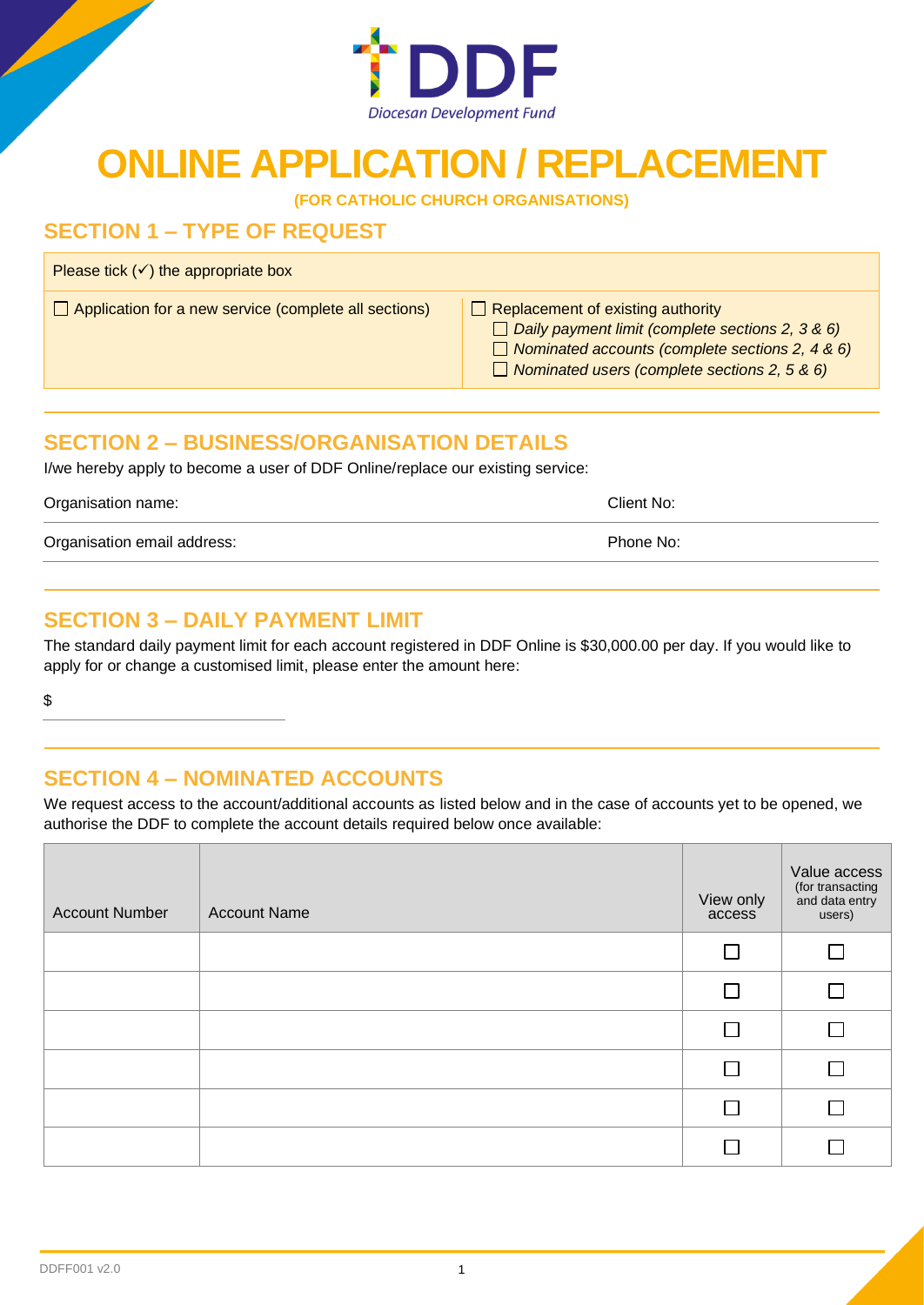| <b>SECTION 5 - USERS</b><br>User 1                                                                                                                |                                                               |           |
|---------------------------------------------------------------------------------------------------------------------------------------------------|---------------------------------------------------------------|-----------|
|                                                                                                                                                   |                                                               |           |
| $\Box$ Existing $\Box$ Add<br>□ View only user □ Data entry user □ Transacting user: Authorisation limit \$_______.00 (Default \$5,000)           |                                                               |           |
| User to have access to all accounts under this client? $\Box$ Yes $\Box$ No                                                                       |                                                               |           |
|                                                                                                                                                   |                                                               |           |
| Title:<br>Full name (no initials):<br>$\overline{\phantom{a}}$ . The contract of $\overline{\phantom{a}}$                                         | <u> 1980 - Andrea Stadt Britain, amerikansk politik (</u>     |           |
| <b>Residential address:</b>                                                                                                                       |                                                               |           |
| State:<br>Suburb:                                                                                                                                 |                                                               | Postcode: |
| Personal email address:<br>,我们也不会有什么。""我们的人,我们也不会有什么?""我们的人,我们也不会有什么?""我们的人,我们也不会有什么?""我们的人,我们也不会有什么?""我们的人                                       |                                                               |           |
| Work email address:                                                                                                                               |                                                               |           |
| $\Box$ I have provided required identification to the DDF.<br>$\Box$ I have read and understood the Terms & Conditions.                           | Signature:                                                    |           |
| <b>User 2</b>                                                                                                                                     |                                                               |           |
| $\Box$ Existing $\Box$ Add                                                                                                                        |                                                               |           |
| □ View only user □ Data entry user □ Transacting user: Authorisation limit \$_______.00 (Default \$5,000)                                         |                                                               |           |
| User to have access to all accounts under this client? $\Box$ Yes $\Box$ No                                                                       |                                                               |           |
|                                                                                                                                                   |                                                               |           |
| Title:<br>Full name (no initials):                                                                                                                |                                                               |           |
|                                                                                                                                                   |                                                               |           |
| Residential address:                                                                                                                              |                                                               |           |
| Suburb:<br>State:                                                                                                                                 |                                                               | Postcode: |
| Personal email address:                                                                                                                           |                                                               |           |
| Work email address:                                                                                                                               |                                                               |           |
| $\Box$ I have provided required identification to the DDF.<br>$\Box$ I have read and understood the Terms & Conditions.                           | Signature:                                                    |           |
| <b>User 3</b>                                                                                                                                     |                                                               |           |
|                                                                                                                                                   |                                                               |           |
| $\Box$ Existing $\Box$ Add<br>◯ View only user $\Box$ Data entry user $\Box$ Transacting user: Authorisation limit \$_______.00 (Default \$5,000) |                                                               |           |
| User to have access to all accounts under this client? $\Box$ Yes $\Box$ No                                                                       |                                                               |           |
|                                                                                                                                                   |                                                               |           |
| Full name (no initials):<br>Title:                                                                                                                |                                                               |           |
| Residential address:                                                                                                                              | <u> 1980 - Johann Barn, mars an t-Amerikaansk politiker (</u> |           |
| Suburb:<br>State:                                                                                                                                 |                                                               | Postcode: |
| Personal email address:                                                                                                                           |                                                               |           |
| Work email address:                                                                                                                               |                                                               |           |
|                                                                                                                                                   |                                                               |           |
| I have provided required identification to the DDF.<br>I have read and understood the Terms & Conditions.                                         | Signature:                                                    |           |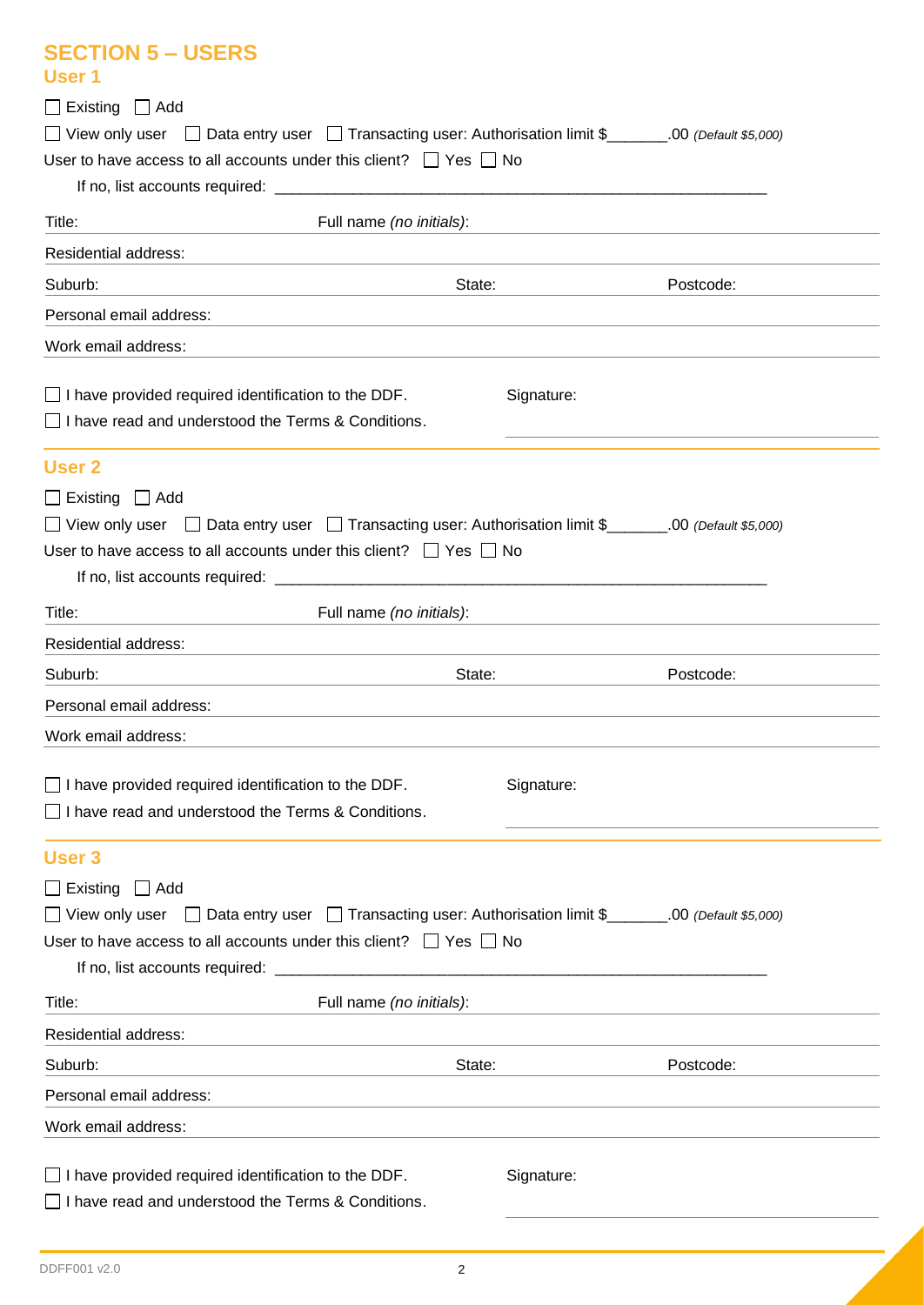#### **User 4**

| $\Box$ Existing $\Box$ Add                                                                                                                                                                      |                                                           |                                                                                                                       |           |  |
|-------------------------------------------------------------------------------------------------------------------------------------------------------------------------------------------------|-----------------------------------------------------------|-----------------------------------------------------------------------------------------------------------------------|-----------|--|
| □ View only user □ Data entry user □ Transacting user: Authorisation limit \$_______.00 (Default \$5,000)                                                                                       |                                                           |                                                                                                                       |           |  |
| User to have access to all accounts under this client? $\Box$ Yes $\Box$ No                                                                                                                     |                                                           |                                                                                                                       |           |  |
|                                                                                                                                                                                                 |                                                           |                                                                                                                       |           |  |
| Title:                                                                                                                                                                                          | Full name (no initials):                                  |                                                                                                                       |           |  |
| Residential address:                                                                                                                                                                            |                                                           |                                                                                                                       |           |  |
| Suburb:                                                                                                                                                                                         | State:                                                    |                                                                                                                       | Postcode: |  |
| Personal email address:                                                                                                                                                                         |                                                           |                                                                                                                       |           |  |
| Work email address:                                                                                                                                                                             |                                                           |                                                                                                                       |           |  |
| $\Box$ I have provided required identification to the DDF.<br>$\Box$ I have read and understood the Terms & Conditions.                                                                         |                                                           | Signature:                                                                                                            |           |  |
| User 5                                                                                                                                                                                          |                                                           |                                                                                                                       |           |  |
| $\Box$ Existing $\Box$ Add                                                                                                                                                                      |                                                           |                                                                                                                       |           |  |
| □ View only user □ Data entry user □ Transacting user: Authorisation limit \$_______.00 (Default \$5,000)                                                                                       |                                                           |                                                                                                                       |           |  |
| User to have access to all accounts under this client? $\Box$ Yes $\Box$ No                                                                                                                     |                                                           |                                                                                                                       |           |  |
|                                                                                                                                                                                                 |                                                           |                                                                                                                       |           |  |
| Title:                                                                                                                                                                                          | Full name (no initials):                                  | <u> 1980 - Jan Sterling von Berling von Berling von Berling von Berling von Berling von Berling von Berling von B</u> |           |  |
| Residential address:                                                                                                                                                                            | <u> 1980 - Johann Barbara, martin amerikan personal (</u> |                                                                                                                       |           |  |
| Suburb:                                                                                                                                                                                         | State:                                                    |                                                                                                                       | Postcode: |  |
| Personal email address:                                                                                                                                                                         |                                                           |                                                                                                                       |           |  |
| Work email address:                                                                                                                                                                             |                                                           |                                                                                                                       |           |  |
|                                                                                                                                                                                                 |                                                           |                                                                                                                       |           |  |
| $\Box$ I have provided required identification to the DDF.                                                                                                                                      |                                                           | Signature:                                                                                                            |           |  |
| $\Box$ I have read and understood the Terms & Conditions.                                                                                                                                       |                                                           |                                                                                                                       |           |  |
| User <sub>6</sub>                                                                                                                                                                               |                                                           |                                                                                                                       |           |  |
| $\Box$ Existing $\Box$ Add                                                                                                                                                                      |                                                           |                                                                                                                       |           |  |
| View only user $\Box$ Data entry user $\Box$ Transacting user: Authorisation limit \$ ______.00 (Default \$5,000)                                                                               |                                                           |                                                                                                                       |           |  |
| User to have access to all accounts under this client? $\Box$ Yes $\Box$ No                                                                                                                     |                                                           |                                                                                                                       |           |  |
|                                                                                                                                                                                                 |                                                           |                                                                                                                       |           |  |
| Title:                                                                                                                                                                                          | Full name (no initials):                                  |                                                                                                                       |           |  |
| Residential address:                                                                                                                                                                            |                                                           |                                                                                                                       |           |  |
| Suburb:                                                                                                                                                                                         | State:                                                    |                                                                                                                       | Postcode: |  |
| Personal email address:                                                                                                                                                                         |                                                           |                                                                                                                       |           |  |
| Work email address:                                                                                                                                                                             |                                                           |                                                                                                                       |           |  |
| $\Box$ I have provided required identification to the DDF.<br>I have read and understood the Terms & Conditions.<br>Signatories initial here if attaching additional nominated users: _________ |                                                           | Signature:                                                                                                            |           |  |
|                                                                                                                                                                                                 |                                                           |                                                                                                                       |           |  |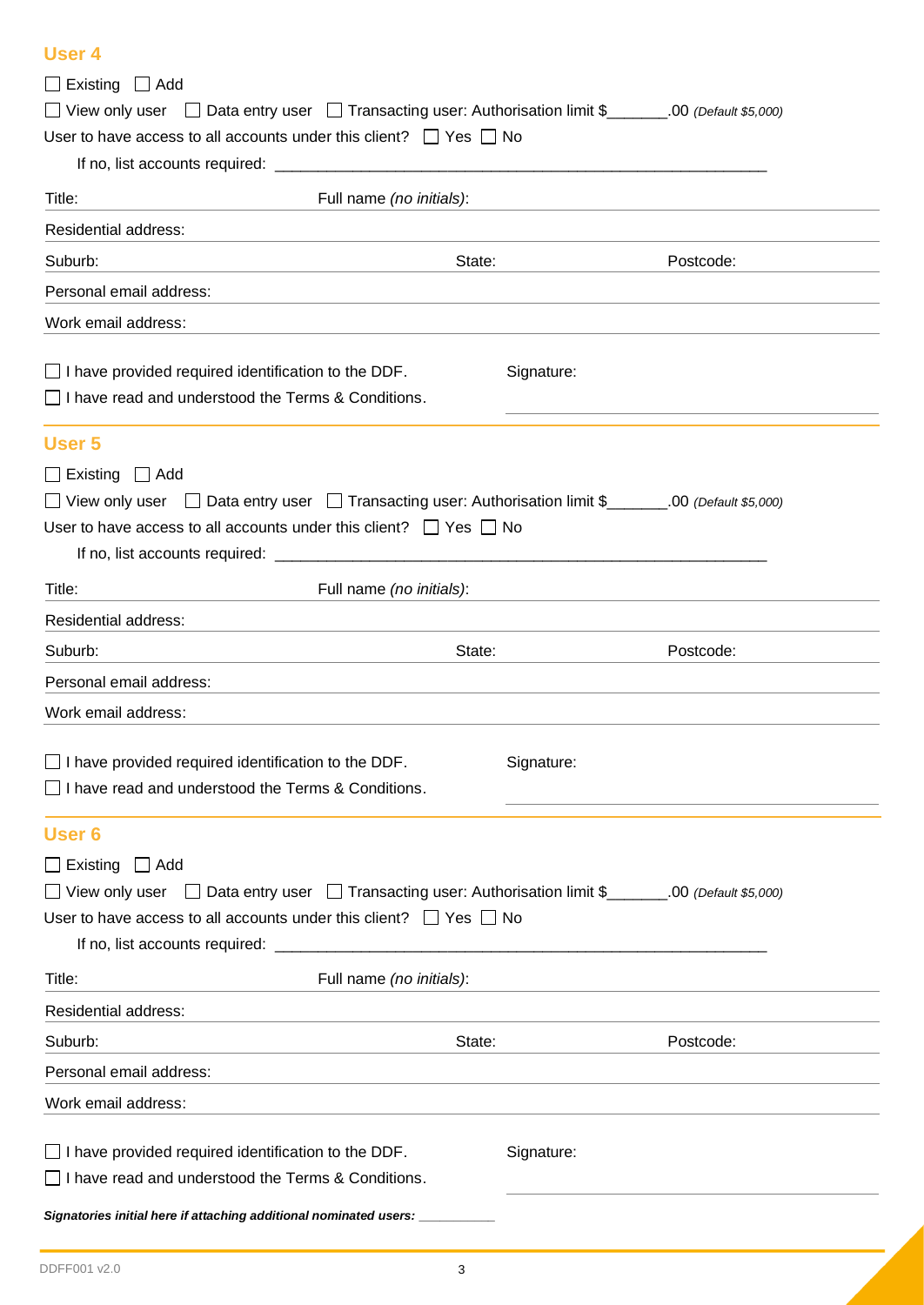## **SECTION 6 – ACCEPTANCE AND ACKNOWLEDGEMENT**

In signing the application for DDF Online, I/we authorise the DDF to issue a login code and password together with designated access capabilities to each person nominated on this application, and/or amend designated access capabilities for each person nominated who is currently registered as a user of DDF Online for our business/organisation, and in so doing, I/we acknowledge and agree to the following conditions:

- 1. I/we understand that Transacting User access will enable the nominated personnel to perform transactions on the nominated accounts, including the transfer of funds to external accounts of organisations and individuals.
- 2. I/We acknowledge that anyone who has access to the Passwords may be able to transact on these accounts and it is the responsibility of the undersigned and the nominated persons who have been issued Passwords to protect and not disclose them and to inform the DDF immediately if there is any suspicion that the security of the Passwords has been breached.
- 3. I/We understand that transfers to/from external accounts performed before 3.00 p.m. on a business day will be processed to the account overnight; transfers to/from external accounts performed after 3.00 p.m. may not be processed to the account until the following business day.
- 4. I/We accept full responsibility on behalf of the nominated users for ensuring the details of payments made or collected are correct and acknowledge that the DDF has no liability for any direct electronic payment made via DDF Online in accordance with details provided.
- 5. As a registered DDF Online user accessing the services available through DDF Online, I/we accept full responsibility to abide by the DDF Online Terms and Conditions and further agree to indemnify the DDF against any and all claims, liabilities, expenses and losses which may arise out of or in connection with any direct electronic payment performed through DDF Online.
- 6. This authority shall stand until revoked by me/us in writing, and it is my/our responsibility to inform the Authorised User of that revocation.

| Signed:                                                       | Signed:                                                       |
|---------------------------------------------------------------|---------------------------------------------------------------|
| Name:                                                         | Name:                                                         |
| Date:                                                         | Date:                                                         |
| (Must be a current authorised signatory for the organisation) | (Must be a current authorised signatory for the organisation) |

#### **PLEASE MAIL ORIGINAL TO:**

**Diocesan Development Fund** PO Box 611 (170 William Street) Rockhampton Q 4700 [ddf@rok.catholic.net.au](mailto:ddf@rok.catholic.net.au)

| <b>OFFICE USE ONLY</b> |           |            |  |  |
|------------------------|-----------|------------|--|--|
| Date received:         | Approved: | Processed: |  |  |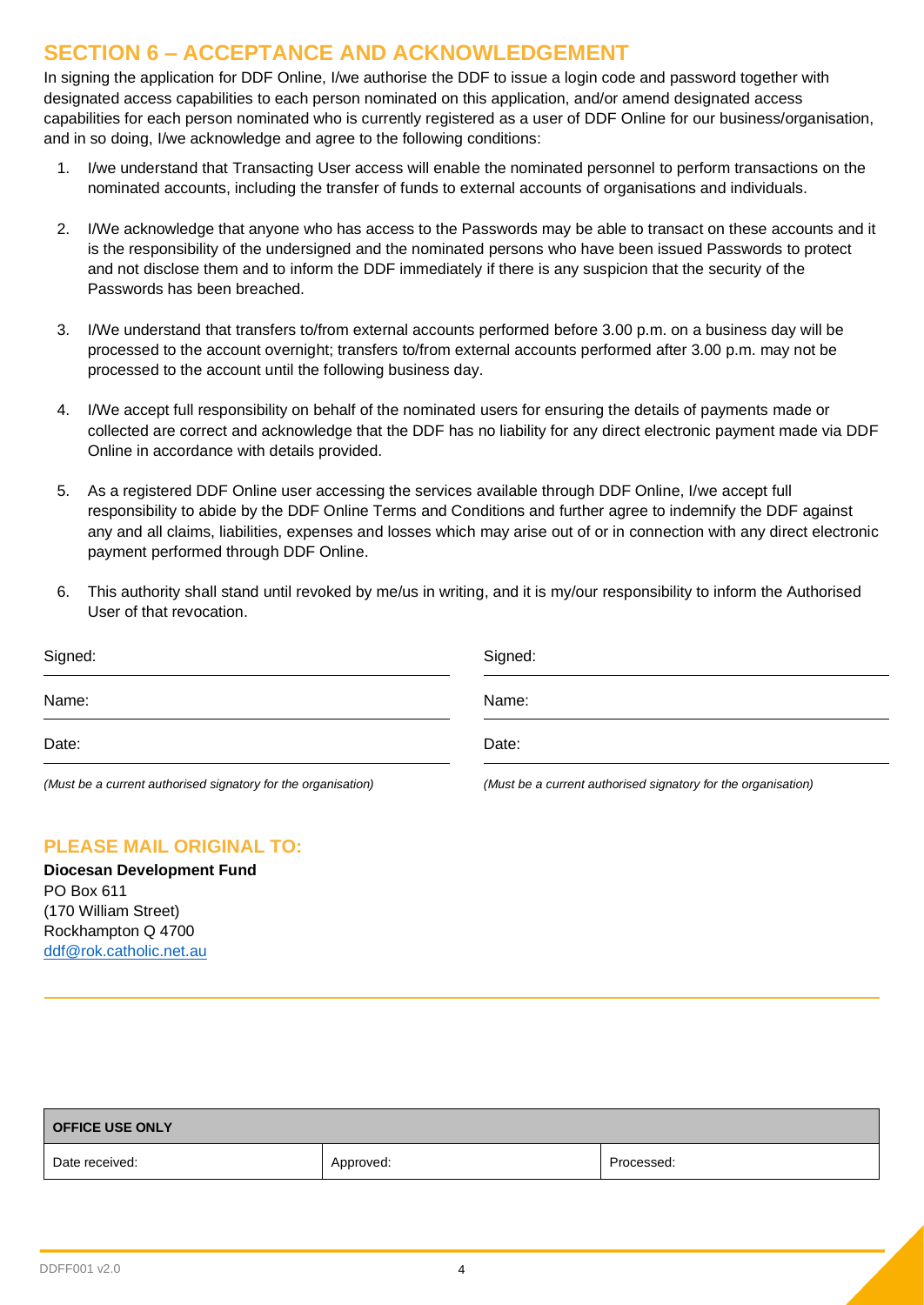# Diocesan Development Fund **DDF ONLINE TERMS & CONDITIONS**

#### **1. KEEP ACCURATE RECORDS OF DAILY TRANSACTIONS COMPLETED ON DDF ONLINE AND RECONCILE ACCOUNT DETAILS REGULARLY**

- 1.1. The Diocesan Development Fund ("the DDF") will endeavour to maintain DDF Online to reflect the most up-todate account information and the availability of the system. However, the DDF cannot be held responsible for any loss or liability, real or contingent, by lack of access, availability or out-of-date account information.
- 1.2. The DDF does not maintain a "mirror processing" backup system for transactions entered in DDF Online during the day. Transactions are backed-up during the end of day processing which normally occurs after midnight. If, for some unforeseen reason, the DDF is required to restore account files back to the end of the previous day's processing and re-enter the current day's transactions, all DDF Online transactions will have to be re-entered by the client.
- 1.3. The client will not be advised immediately if account numbers are incorrect and they are fully responsible if they direct credit/debit the wrong account at another financial institution. The DDF has no liability for any payment made in accordance with details entered by the client. Any fees associated with the incorrect debit/credit of an external account will be passed on.

#### **2. IMPORTANT ISSUES THE CLIENT MUST BE AWARE OF WHEN AUTHORISING ACCESS TO DDF ONLINE**

- 2.1. The DDF may terminate or suspend access to DDF Online for any reason.
- 2.2. The client may terminate their DDF Online access at any time by giving written notice to the DDF.
- 2.3. The client acknowledges and accepts that the use of the Correct Log-on Name and Password is the equivalent of a signature.

## **3. SECURITY**

- 3.1. Browser based using the latest encryption technology and Verisign security. The user can confirm their DDF Online session is encrypted by the appearance of a "lock" symbol at the foot of the browser.
- 3.2. User(s) are issued with a Log-on Name and Password only after authorisation has been received. The first time a user logs on to DDF Online with a new or replacement Password they will be automatically prompted to change their Password.
- 3.3. User(s) are able to transfer funds within their own accounts or to other clients' accounts with the DDF and to accounts held at another Financial Institution. Direct Debit will only be allowed from an account that has been specifically registered with the DDF.
- 3.4. If a user suspects there has been or may be unauthorised access, the DDF can disable access immediately upon receipt of advice.
- 3.5. Download of previous day's data will be available from 10.00am each business day.
- 3.6. Transfer of funds to external Financial Institutions will be processed once daily at 3.00pm on each business day.
- 3.7. After 5 minutes an inactive web page will be automatically logged off by the system. A new Internet session must be commenced if the host session is inactive for a further 2 minutes.
- 3.8. Access will be blocked if there are 3 successive unsuccessful login attempts during a 24-hour period (from midnight daily). Access may only be restored through the DDF who will restore access after ascertaining identity of user.
- 3.9. There are two levels of authorised access available for each account for each user.